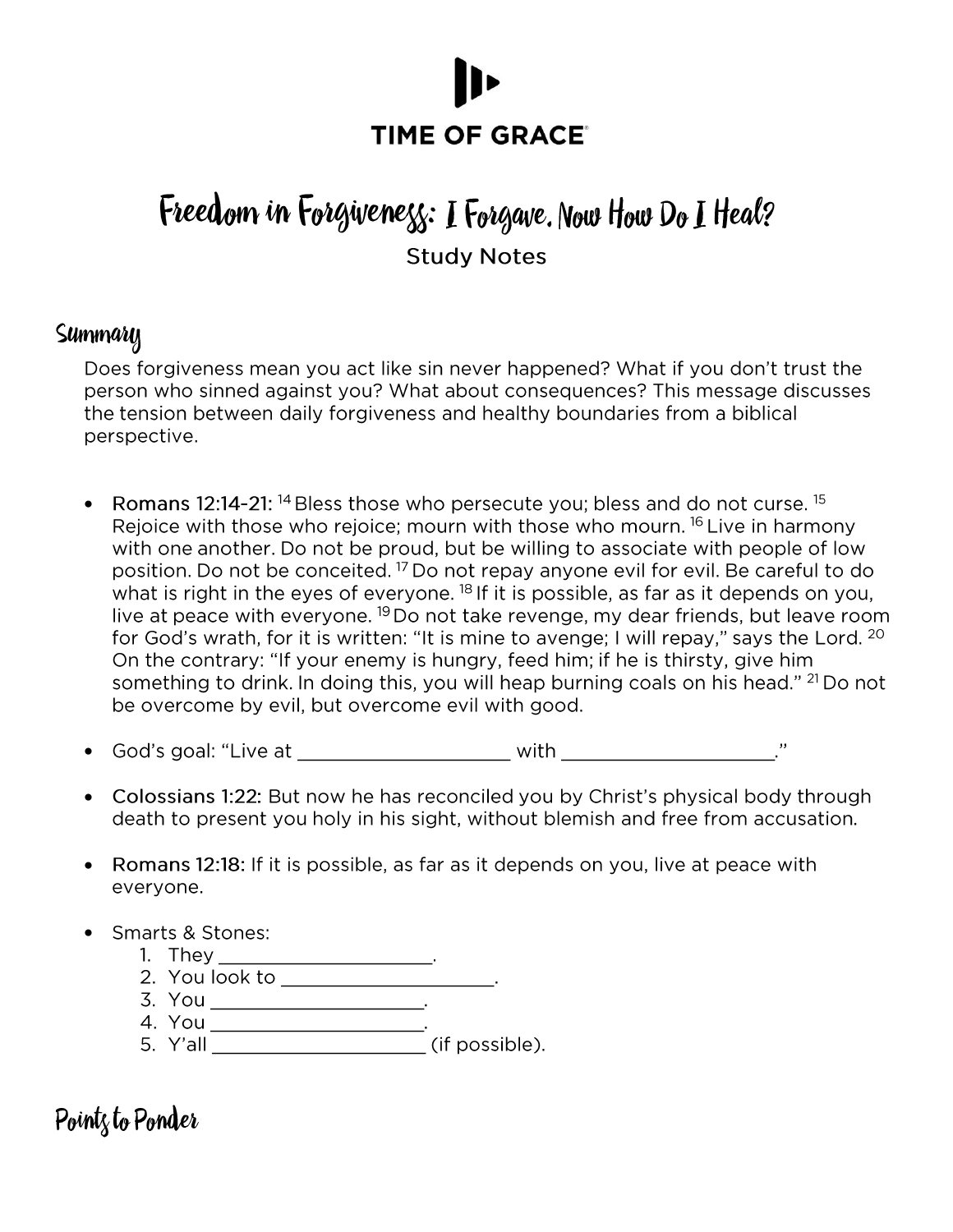- 1. Why is it essential to love/serve the person who sinned against you before deciding if it is possible to reconcile with them?
- 2. Challenge: If keeping godly boundaries is a struggle for you, read through the book of Proverbs in the month to come, noting the wisdom of keeping your distance from destructive people.
- 3. Read Mark 16:1-8. How does the resurrected Jesus prove that he longs to reconcile with real sinners?

## Homework for Next Week

Read 1 John 1:5-2:2.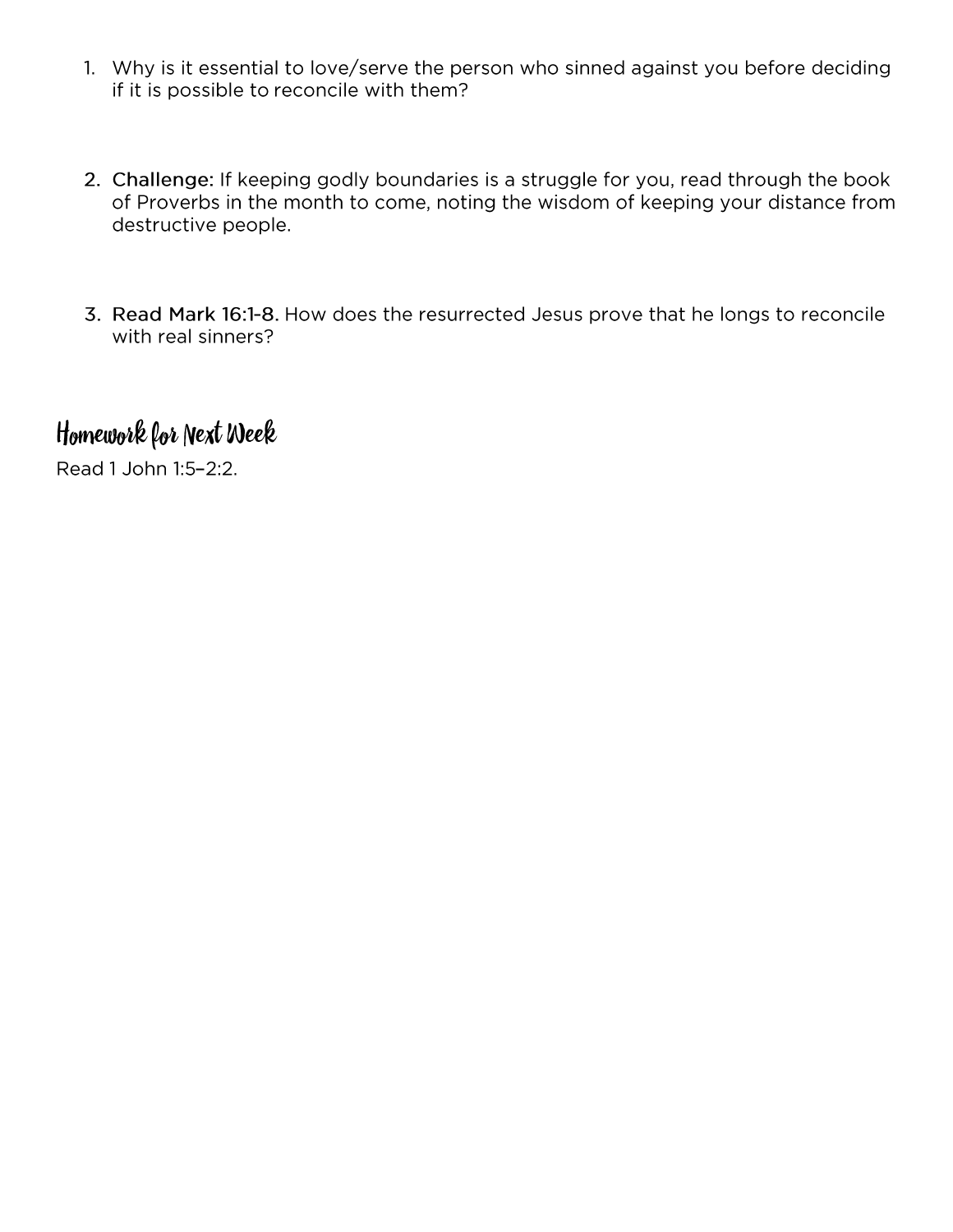#### Time of Grace Ministry **Freedom in Forgiveness: I Forgave. Now How Do I heal?** Romans 12:14-21; Colossians 1:22 June 19, 2022

#### *Pastor Mike Novotny*

What exactly does forgiveness look like? How do you heal from the deep wounds that people have caused in your past? Now that's the question in this sinful world all of us are going to have to answer. Which is why I'm so grateful the apostle Paul gives us an answer. If you know anything about the Bible, about 2,000 years ago there was this guy named Paul who wrote about half of the New Testament. And he had been sinned against many times. In fact, Paul literally had stones thrown at him. And he had to decide how to treat people who had hurt him very deeply. And in my opinion, in Romans 12 the apostle Paul writes one of the best sections in the whole Bible on forgiveness. Today Paul is going to tell you exactly what you should do after you forgive.

He says, "Bless those who persecute you; Bless, and do not curse. Rejoice with those who rejoice; mourn with those who mourn. Live in harmony with one another. Do not be proud but be willing to associate with people of low position. Do not be conceited. Do not repay anyone evil for evil. And be careful to do what's right in the eyes of everyone. If it's possible, as far as it depends on you, live at peace with everyone. Do not take revenge, my dear friends. But leave room for God's wrath, for it is written: 'It's mine to avenge; I will repay,' says the Lord. On the contrary: 'If your enemy is hungry, feed him; if he's thirsty, give him something to drink. In doing this, you will heap burning coals on his head. Do not be overcome by evil but overcome evil with good."

That's what Paul says you should do. Now Paul's honest, he's realistic, he knows exactly what you're going through, he knows that sometimes people curse you and sometimes they persecute you, sometimes they become your enemy, sometimes he even says they do evil against you, really bad stuff. And what should be your response? Well, if we're taking notes write this down. Here's Paul's big idea. He says, "As much as is possible, as much as it depends on you, live at peace with everyone. And the last word of that sentence is the offensive part, right? Paul didn't say live at peace with the good people or the people that seem really, really sorry. He says, "Live at peace with everyone."

Jesus taught in the Lord's prayer, "God we forgive everyone who sins against us." And Paul seems to take it even a step further. He says, "We don't just forgive, we try our best to live at peace with everyone." Now how'd you do that? In the verses that I just read Paul gives two really helpful tips. And I'm worried that I'm going to offend most of you with either or both of them. Here's the first thing that Paul said. He said, "Don't be proud." When someone sins against you, when someone in your family or at your job throws a stone, when that stone hits, pride can puff up and spread like a purple bruise. You can be so hurt and so offended that you can forget the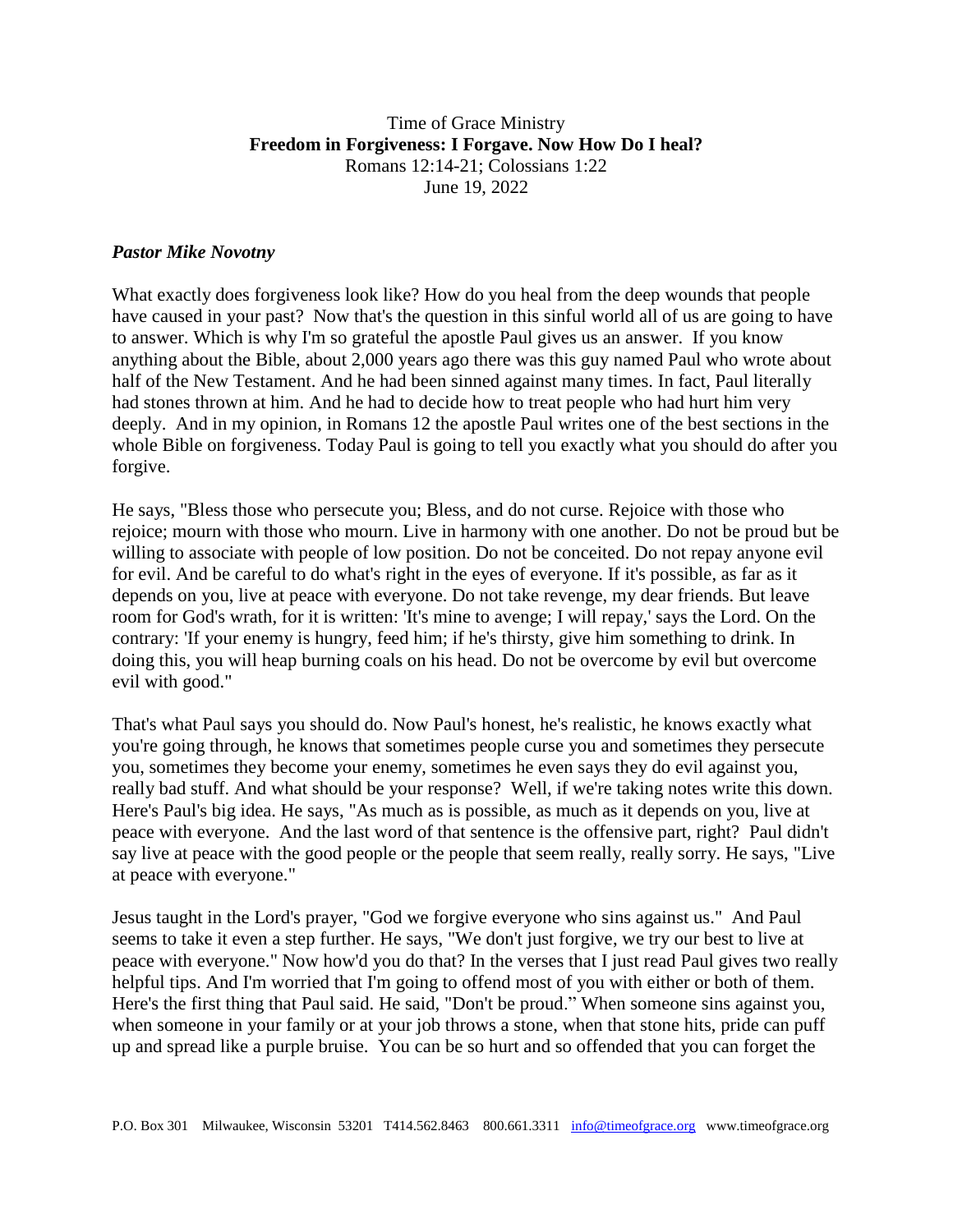thing that you say every single Sunday in church, "I'm a sinner too." Very quickly in a relationship or in a marriage we go from people who both struggle and both sin to this, I'm the good person and you're the bad person. And so, Paul actually repeated it. He said, "Don't be proud." He said, "Don't be conceited." And then he added, "Be willing to associate with people of low position." When you think they're down here be very, very, very careful. Because honestly here's the truth, you might be part of the problem too.

In my Wednesday night old man soccer league, I play on multiple teams. And you know what's fascinating about playing on multiple teams? No one thinks they're the bad guy. When I play with this team it's always, "That jerk on the other team." And then I go over and play with that team and they say, "Can you believe the guy on that team." And you find out that when there's conflict, and there's division, when the game gets aggressive, people tend to think very, very little of their own faults and a whole lot about the faults of others.

And Paul says, "Be careful." There are some situations in life like, the abuse of a child where all the sin happens on one side. But most of the time in life you and I have a part of it. You know, in the argument she said that scathing, ugly thing but maybe, maybe, maybe we raised our voice. And brought up the past. And weren't very respectful too. You know, maybe that guy at work is so critical and you're never good enough, all the work that you do, and he's such a jerk. But maybe I haven't been walking into the workplace and bringing them joy and serving them and letting my light shine. Maybe she threw the massive stone of infidelity in the marriage. And maybe you have to step back and think if you threw a thousand of these size stones first.

But Paul says this offensive thing to people who have been hurt in this world. "Be careful. Don't be proud." It's so hard, but humble yourself because being humble leads to healing. "So, don't be proud," Paul says. And here's the other even more offensive thing he says, "Do good to that person." Paul doesn't just say, "Forgive them." Let the stone alone. Did you catch how many times he said it? He said, "Bless those who persecute you. Rejoice with those who rejoice. Mourn with those who mourn. If your enemy is hungry don't say, 'Ha, told you so.' Nope, feed him. If he's thirsty, don't say, 'Serves you right.' Give him something to drink. Don't be overcome by evil," Paul says, "But overcome evil with," What? "With good."

Unless you're in a really dangerous situation like going back to that person who abused you or would put you in danger. What Paul wants you to do with that person that really annoys you and hurt you and bothers you is to serve them. Because here's what God knows. God knows when this stone hits you, and you're trying to leave it alone that if you don't occupy your hands with good it will be almost impossible not to hold on to the past. And Paul says, as soon as that stone hits, as fast as you can you need to use those hands to bless people and to pray for people and to serve people who hurt you. Healing rarely happens just with waiting it out. The holy and hard way that God heals your hurts is by having you serve your enemies.

It's a little like physical therapy. Quick show of hands, how many of you have been though PT before? Yeah, dozens of you. Lots of you. You know, you go through this surgery, you hurt, maybe more than you've ever hurt before and you go to the physical therapist and what do they do to you? They make you hurt even more and you kind of want sympathy. Like, "Oh my God,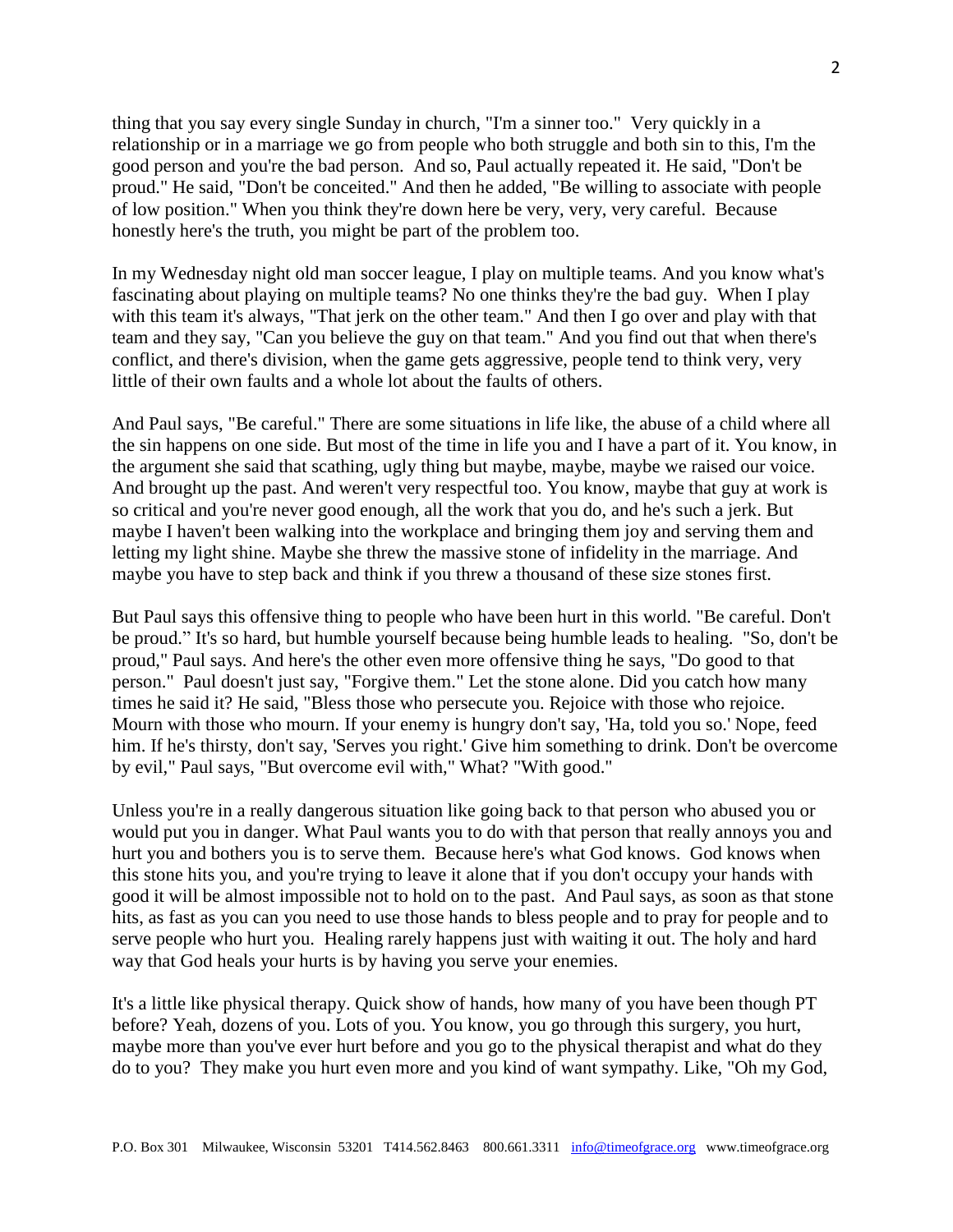my body was just cut open and now you want me to do what with my leg? And every bit of it is agonizing but why do they do it? Well, because if you don't do the painful thing right now that part of you will never heal. And it's the exact same way with God. You want to play the pity card and say, "God, after what they said to me and what they did to me, I don't want to pray for them. I don't want to serve them. I don't want to go back to my spouse or to my ex or to that guy at work and just like -- they don't deserve that. But God knows if you don't, you're never going to heal. But when you start praying for someone, that God will bless them, when you reach out to them to serve them in confusing and maybe offensive ways, that slowly, slowly, slowly your heart finally starts to heal.

You know, I've been a pastor for almost 13 years now and I got to tell you when a huge stone hits a couple in their marriage, where I see people get stuck is when the victim refuses to serve. Here's what happens. Let's say, he sins, she's hurt by his sin. He feels totally unworthy of her love and affection so he's not complaining that she's not doing much, and she's just watching and waiting for him to do good works to make it up to her. But when that dynamic happens guess what never happens? Right. And so Paul says this shocking stuff. He says, "Be humble and do good." Just a couple days ago I got an email from a guy here at our church. He's been listening to this series on forgiveness, and he gave me permission anonymously to share this email with you. Here's what he said. He said, "Pastor Mike, last week I started to pray that God would reach my ex-wife and bring good to her. Since I've done that my attitude towards her has changed, to the point where I'm no longer holding that stone ready to throw it at her if needed, I put the stone down. So, Pastor, here's to stones down, heads up, and moving forward in freedom." I love that.

So not to offend those of you who are hurting but what could you do in the next 24 hours? How could you start to pray for God to bless that person even if they don't deserve it? What email could you send them honestly wishing them well in their next relationship? What comment could you leave on their Instagram or Facebook that would make the people who are on your side drastically offended? What could you do that would confuse the world because it looked a whole lot like Jesus? And if you take that step and people look at you and say, "Why are you doing this?" I want you to tell them, "Because this is what God did for me." There are a million passages that say this.

Let me show you just one in Colossians 1. It says, "But now God has reconciled you by Christ's physical body through death to present you holy in his sight, without blemish and free from accusation." You know, Paul says, "Love people, bless people, serve people." But I wonder if you caught what Paul said in Romans 12:18? Look once more at his words. Paul said, "If", circle that word in your Bibles or in your brains. "If it is possible, as far as it depends on you, live at peace with everyone." And Paul's so realistic, right? He wants you to reconcile with that person, but he puts these two big things up there. He says, "As far as it depends on you. And, "Only if it's possible."

Do you Christians know that living at peace with people doesn't just depend on you? Like, forgiveness is a one-way street. Whether that person loves you, whether they're changing, whether they're sorry, whether they're not. You can make the decision today to let that stone alone. But to live at peace isn't just about you, it's about y'all. It's about that person too. And so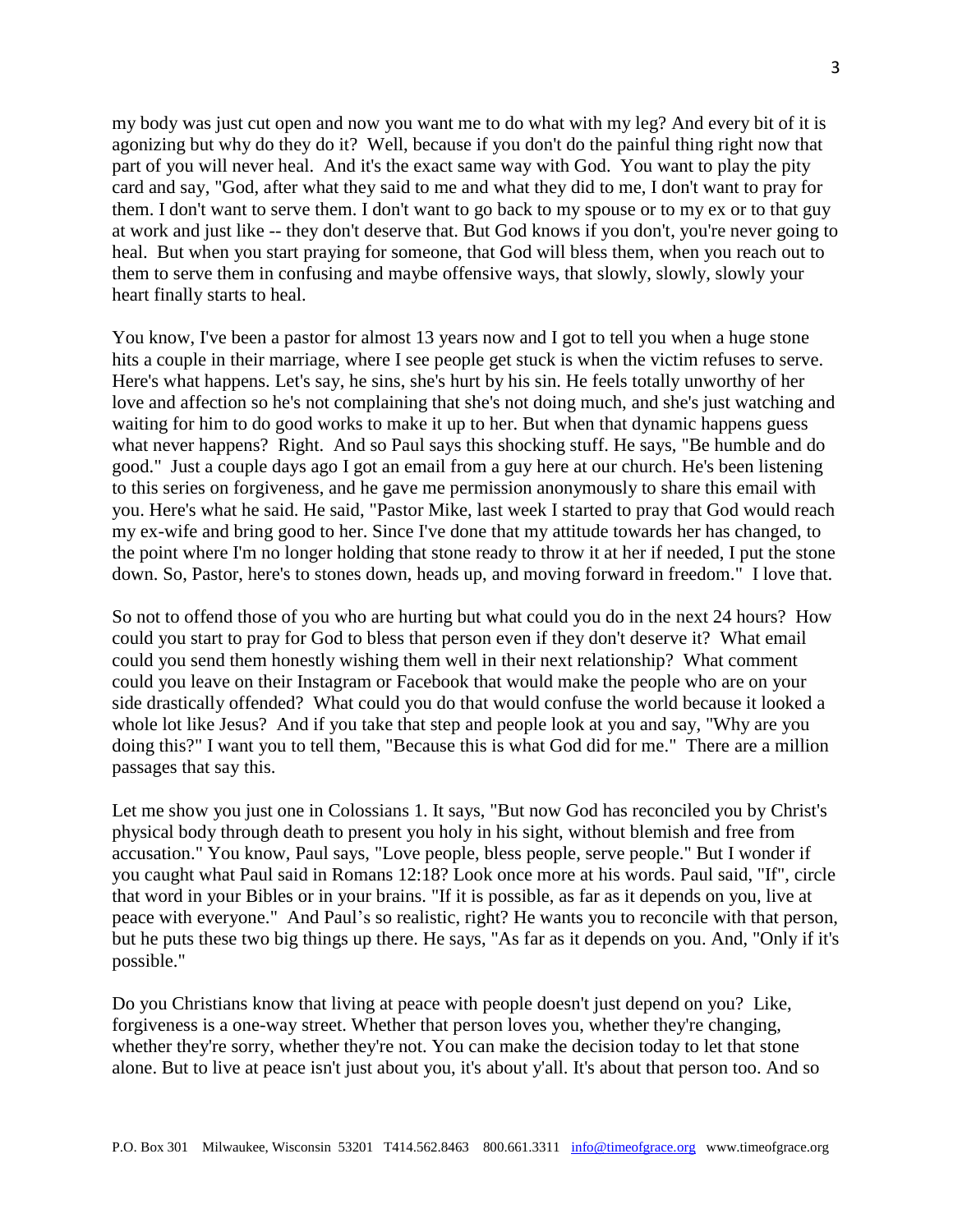we have to ask the honest question, how does that person feel about the way they hurt you? Are they sorry for it? Here's a good counseling question. What kind of sorry are they? Are they just sorry that they messed up their own life? Which seems like remorse but it's actually very selfish. Or, are they deeply sorry that they sinned against God and they hurt you, one of his children? Is a person willing to change? Willing to get the help that they need? Willing to accept the consequences of their actions? Because if not, this may offend you or surprise some of you, Jesus says, "Be careful and stay away."

Jesus said that Christians should be as shrewd as snakes. They should be smart when it comes to people. Some people are not good, they're dangerous, foolish, manipulators and your job is to not go back to them. Some people want to use you for selfish gain and they want to hurt you. So as far as it depends on you, live at peace but don't forget about them. The Old Testament book of Proverbs says that foolish people cause destruction, and those who hang out with them will be destroyed. So someone makes a mistake, that's one thing, but if they look like they're going to keep making that mistake and have no plans to change, I say this in love, stay far, far, far away. It's one thing to forgive the stone of the past, it's another thing to put your face in the target of someone who's surely going to throw that stone in the future.

And so Paul agrees with Jesus in realistic love. Sometimes you have to have boundaries and brains as a believer. Be smart because it doesn't just depend on you. Sometimes the person needs to feel the relational pain of a separation, of someone who will not bail them out of their addiction. They need to know that God wants them to change. Because sin hurts people that he loves. And second the apostle Paul says, "If it's possible." I just love his wisdom there. "If it's possible." Sometimes they are sorry and you're willing to forgive and you're willing to serve, but it's just not possible to go back to the way that things were.

I'm a distance runner. Imagine if this week I was running on the streets of Appleton and I got hit by a truck. You know, I could crank out a good seven-minute mile on a solid day. But I just got smashed by an 18-wheeler. And I do all the work, and I try the best I can, and I go through physical therapy but maybe I can't run as fast as I used to. Maybe that accident and that hurt change the way that things are. And sometimes that happens in life. You were such close friends but then they betrayed you and they shared your secrets. And you can forgive them and they can be very, very sorry, but trust takes a long time to grow. It's like a tree. And betrayal can cut that tree down and you don't always go back to the way that things were. You can love and serve and pray and forgive but you might not open up like you did in the past. "If it's possible," Paul says.

One of my favorite examples is actually about divorce. Did you know in Matthew 5 Jesus spoke some incredible words about reconciliation? In my Bible they're right there. Jesus actually said, get this, that if you're sitting in Church right now and you remember that someone has something against you, that there's some conflict that you haven't dealt with, do you know what Jesus wants you to do? Leave. Just get up. Go, take your offering with you, don't worry about that. God cares so much about living at peace with people he says, "If you have to leave in the middle of the service, offend the preacher, walk out and go fix it." God cares about that. He said that right here. But do you know what he said right here?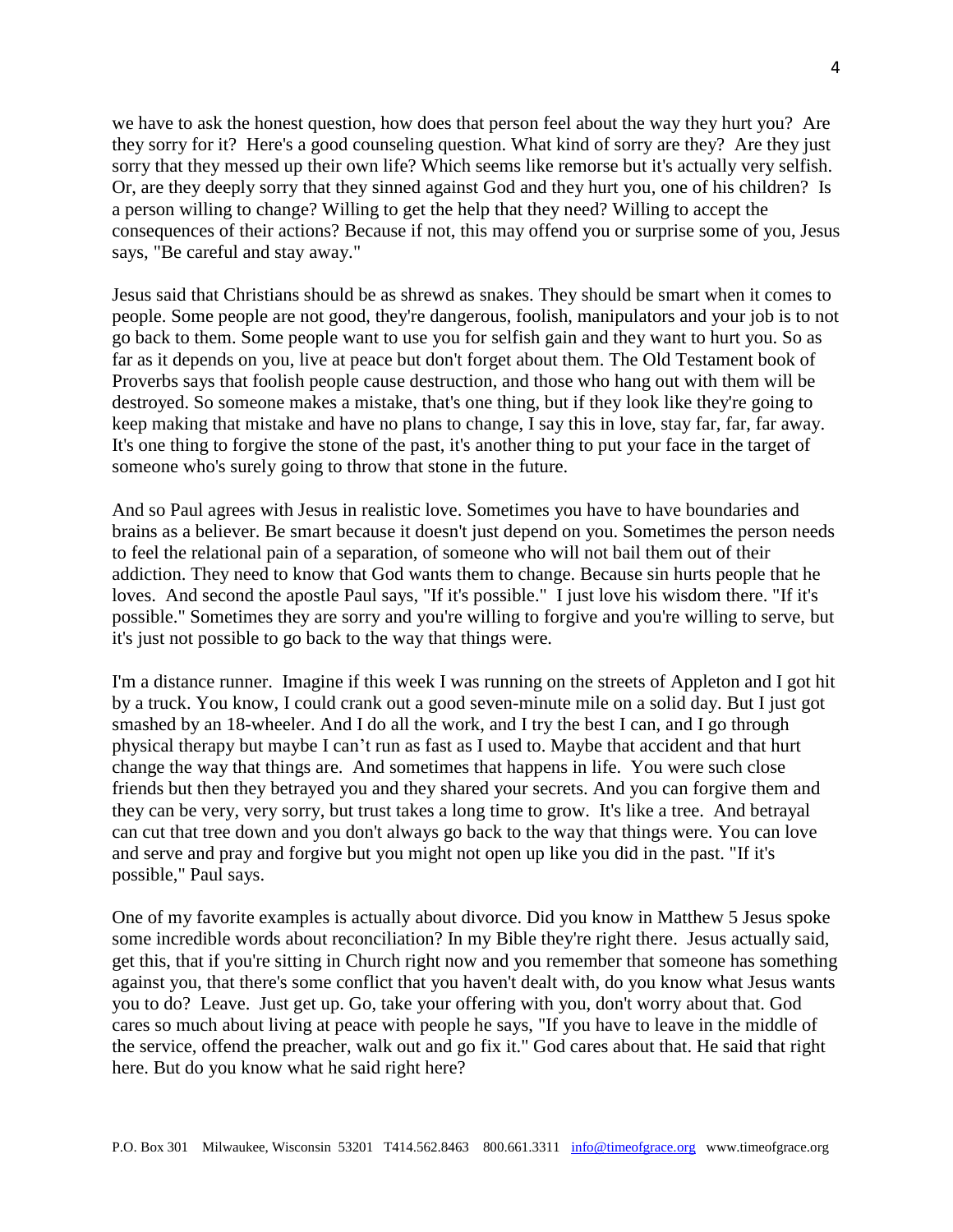He said a column later that sometimes you can't fix it. He's talking about marriage in this section and divorce. And he talked about some of the bigger stones that can be thrown. And that even if you forgive, even if you love your enemies sometimes a marriage just doesn't make it. And it's not because anyone's bitter, or we're trying to pay each other back. Sometimes things happen, sin happens that just hurts so deeply that we can't go back to the way things were before.

And so, you put all these things together, you have the Bible's incredibly wise, nuanced, challenging, and offensive teaching about what you should do. You should humbly do all that you can to live at peace with people. You should read their behavior and see if they're the kind of person you should go back to and reconcile with. And you should recognize that sometimes when you do everything you can it's still not possible. And we then trust that God will bless us as we do our best.

But friends it doesn't mean you have to be bitter. In fact, I was reminded of that at a wedding that I did a couple years ago. I was watching as the photographer was taking pictures of the bride and groom, and all of them were laughing and posing for pictures. And during one of the breaks, I asked the photographer, "How do you know the couple?" And she said, "Well, Pastor, the bride is one of my closest friends and the groom is my ex-husband." This is the face I made for about a minute. Like, "Wait what? "No, say that again." She must have read the expression. I was like, "No, no, no that's your ex-husband, that you're laughing and joking with?" She's like, "Yeah, we sometimes go on vacation together." "What?" I never even -- I was sure that I heard it wrong. I asked her again and again and she told me the story. She said that even though there was sin and it didn't make it, they both were humble enough to forgive, to serve, and to live at peace. And it wasn't possible for them to make it work, but it was possible for them to live with the kind of love that God called them to do. And I love the potential that it doesn't always go back to the way it was before, but by the grace of God, it can be so good, so unique, so surprising. That one day someone might hear your story and say, "Wait, what?" And your light will shine so brightly in a dark world.

So if you have your pens at hand, let me summarize everything I just told you today. Here's what God wants you to do. Number one: they sinned against you; they throw some stone it hurts. Immediately, number two, you look to God. You humbly remember your own sin, that it's way more -- way worse, way more frequent than what they did to you. Number three, you forgive. You make the choice day after day after day to let that stone alone. Number four, we learn today, you love, you serve, you bless, you feed, you give something to drink, you overcome evil with good. And number five, y'all reconcile. "If it's possible as much as it depends on you, live at peace with everyone."

So friends, it means you and I have some good work to do. It's going to be some spiritual therapy this week. It's going to hurt, it's going to be hard, you're just going to want to wait around till seven days from now and hopefully I move on. But I'm not going to move on, I'm going to pray for you. And I'm going to ask you to do what Jesus did for you first.